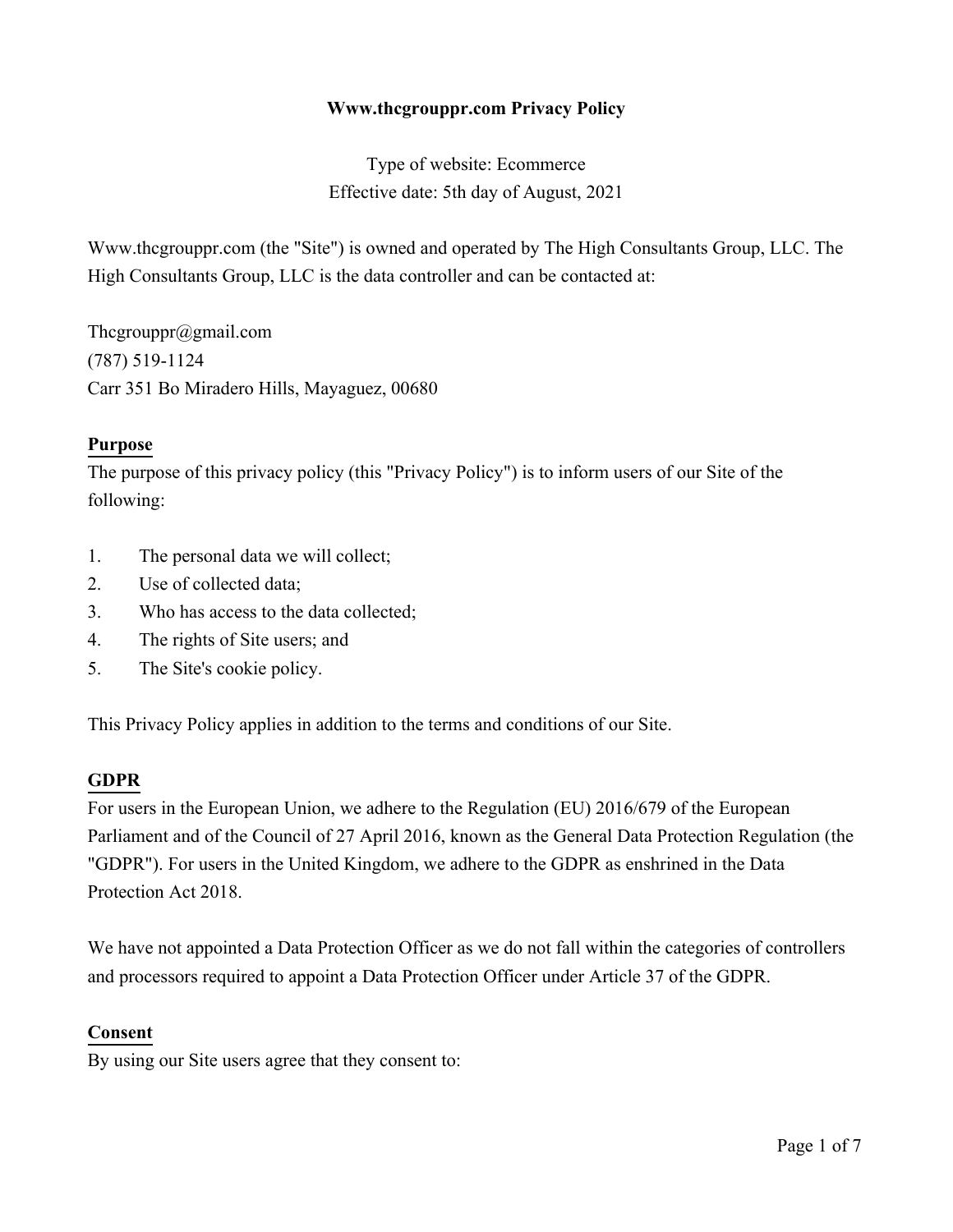1. The conditions set out in this Privacy Policy.

When the legal basis for us processing your personal data is that you have provided your consent to that processing, you may withdraw your consent at any time. If you withdraw your consent, it will not make processing which we completed before you withdrew your consent unlawful.

You can withdraw your consent by: Contacting us.

# **Legal Basis for Processing**

We collect and process personal data about users in the EU only when we have a legal basis for doing so under Article 6 of the GDPR.

We rely on the following legal bases to collect and process the personal data of users in the EU:

- 1. Users have provided their consent to the processing of their data for one or more specific purposes; and
- 2. Processing of user personal data is necessary for us or a third pary to pursue a legitimate interest. Our legitimate interest is not overriden by the interests or fundamenal rights and freedoms of users. Our legitimate interest(s) are: Knowing consumer patterns and behavior to better cater to their needs..

# **Personal Data We Collect**

We only collect data that helps us achieve the purpose set out in this Privacy Policy. We will not collect any additional data beyond the data listed below without notifying you first.

### Data Collected Automatically

When you visit and use our Site, we may automatically collect and store the following information:

- 1. IP address; and
- 2. Location.

### Data Collected in a Non-Automatic Way

We may also collect the following data when you perform certain functions on our Site: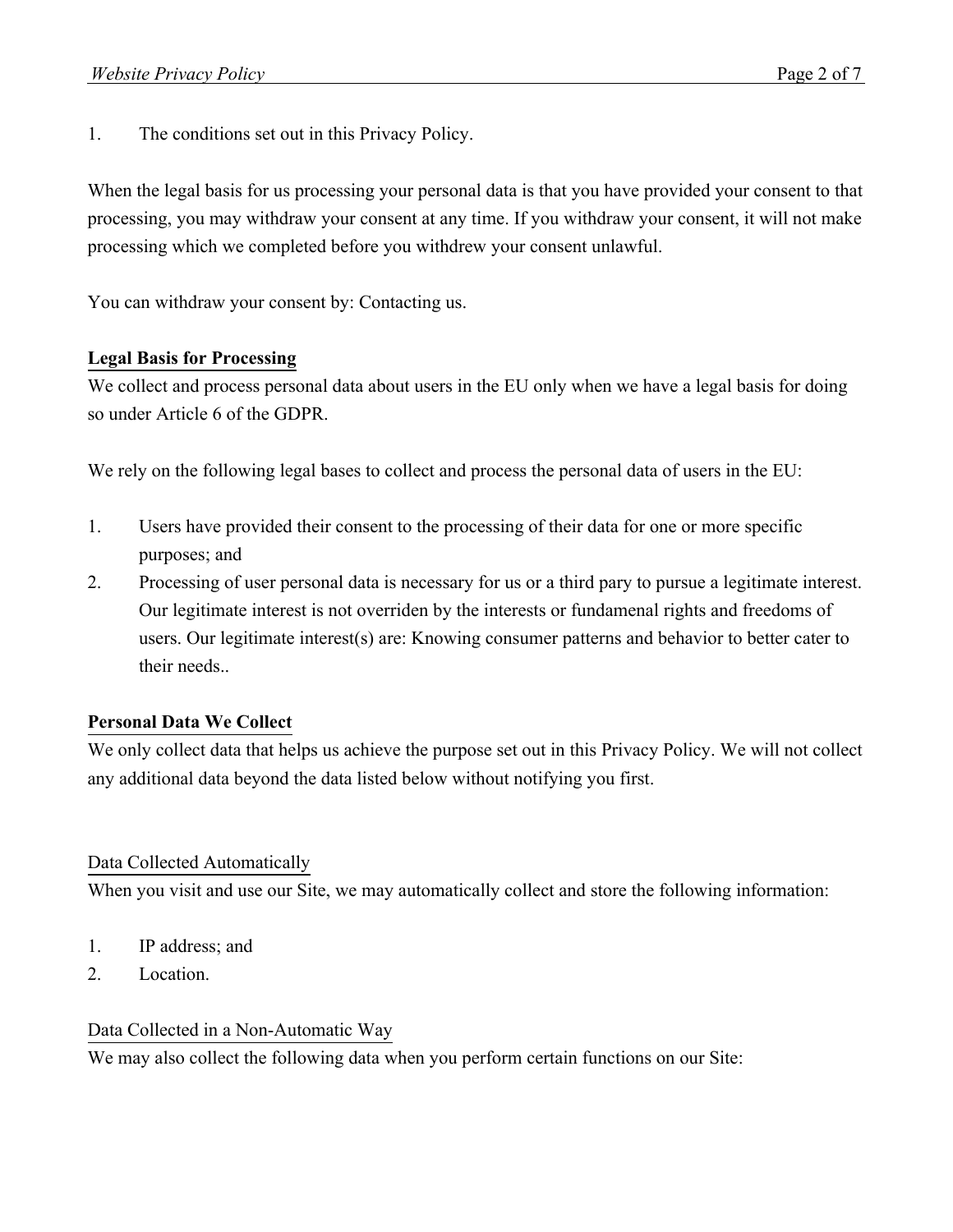- 1. First and last name;
- 2. Email address;
- 3. Phone number;
- 4. Address;
- 5. Payment information; and
- 6. Auto fill data.

This data may be collected using the following methods:

- 1. Creating an account; and
- 2. Placing order.

# **How We Use Personal Data**

Data collected on our Site will only be used for the purposes specified in this Privacy Policy or indicated on the relevant pages of our Site. We will not use your data beyond what we disclose in this Privacy Policy.

The data we collect automatically is used for the following purposes:

1. Statistics.

The data we collect when the user performs certain functions may be used for the following purposes:

- 1. Communication; and
- 2. Client follow up.

### **Who We Share Personal Data With**

#### Employees

We may disclose user data to any member of our organization who reasonably needs access to user data to achieve the purposes set out in this Privacy Policy.

### Third Parties

We may share user data with the following third parties:

1. Integrated apps; and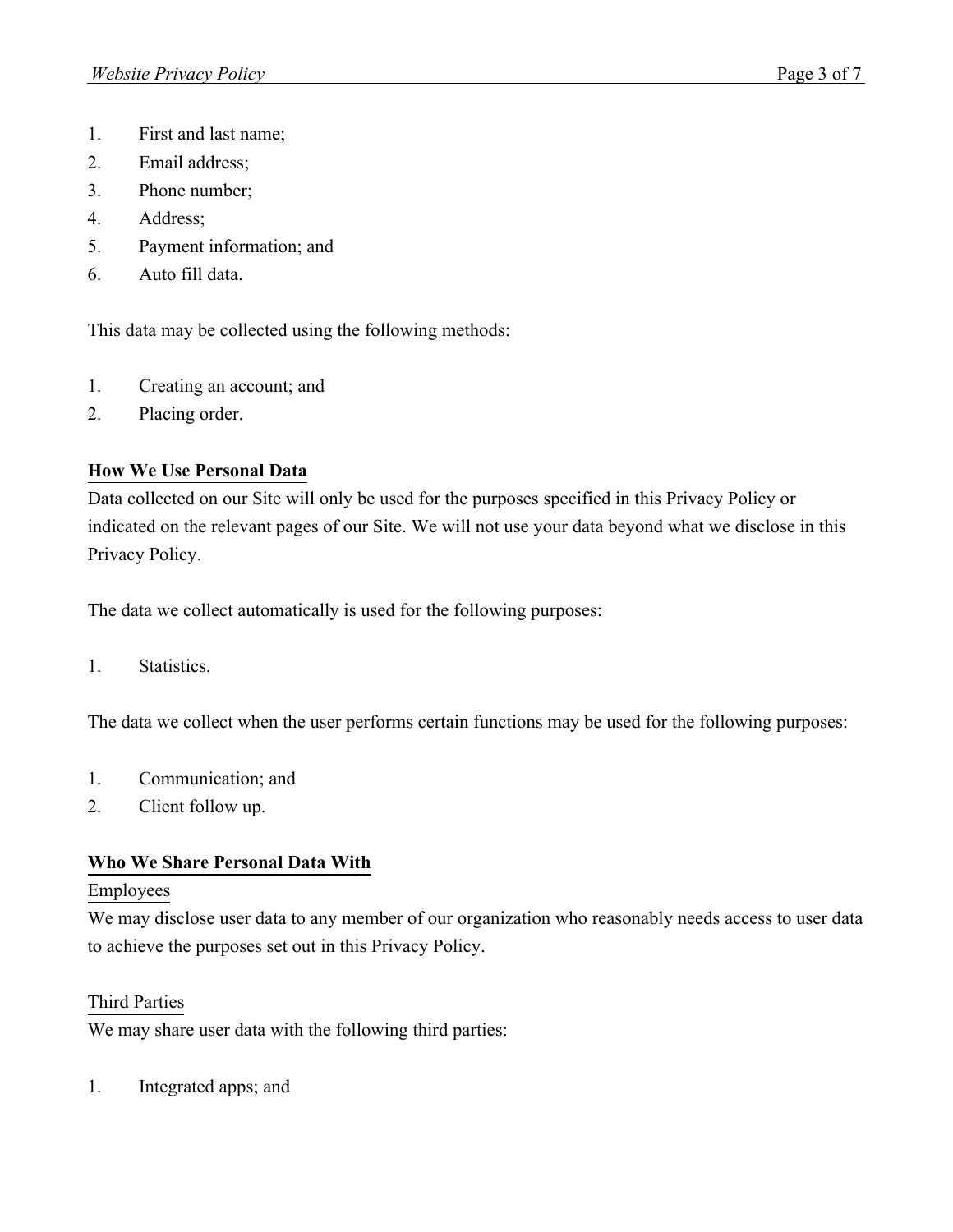### 2. Marketing app.

We may share the following user data with third parties:

- 1. Contact information; and
- 2. Client behavior on site.

We may share user data with third parties for the following purposes:

1. Allow to streamline processes.

Third parties will not be able to access user data beyond what is reasonably necessary to achieve the given purpose.

#### Other Disclosures

We will not sell or share your data with other third parties, except in the following cases:

- 1. If the law requires it;
- 2. If it is required for any legal proceeding;
- 3. To prove or protect our legal rights; and
- 4. To buyers or potential buyers of this company in the event that we seek to sell the company.

If you follow hyperlinks from our Site to another Site, please note that we are not responsible for and have no control over their privacy policies and practices.

### **How Long We Store Personal Data**

User data will be stored until the purpose the data was collected for has been achieved.

You will be notified if your data is kept for longer than this period.

### **How We Protect Your Personal Data**

In order to protect your security, we use the strongest available browser encryption and store all of our data on servers in secure facilities. All data is only accessible to our employees. Our employees are bound by strict confidentiality agreements and a breach of this agreement would result in the employee's termination.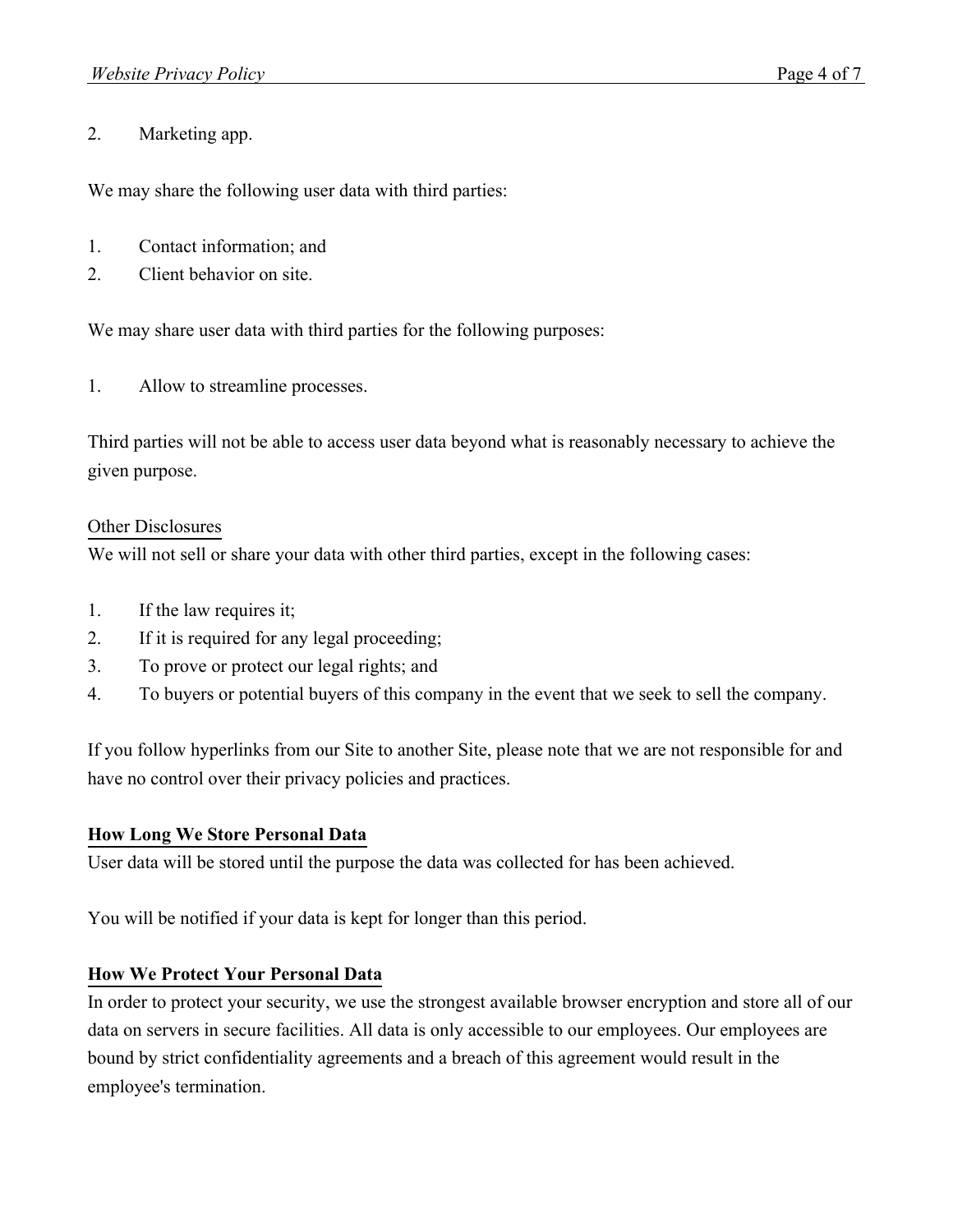While we take all reasonable precautions to ensure that user data is secure and that users are protected, there always remains the risk of harm. The Internet as a whole can be insecure at times and therefore we are unable to guarantee the security of user data beyond what is reasonably practical.

# **Your Rights as a User**

Under the GDPR, you have the following rights:

- 1. Right to be informed;
- 2. Right of access;
- 3. Right to rectification;
- 4. Right to erasure;
- 5. Right to restrict processing;
- 6. Right to data portability; and
- 7. Right to object.

#### **Children**

The minimum age to use our website is 21 years of age. We do not knowingly collect or use personal data from children under 16 years of age. If we learn that we have collected personal data from a child under 16 years of age, the personal data will be deleted as soon as possible. If a child under 16 years of age has provided us with personal data their parent or guardian may contact our privacy officer.

### **How to Access, Modify, Delete, or Challenge the Data Collected**

If you would like to know if we have collected your personal data, how we have used your personal data, if we have disclosed your personal data and to who we disclosed your personal data, if you would like your data to be deleted or modified in any way, or if you would like to exercise any of your other rights under the GDPR, please contact our privacy officer here:

Danelson Maldonado Danelsonm@gmail.com (787) 519-1124 Carr 351 Bo miradero hills, mayaguez, 00680

### **Do Not Track Notice**

Do Not Track ("DNT") is a privacy preference that you can set in certain web browsers. We respond to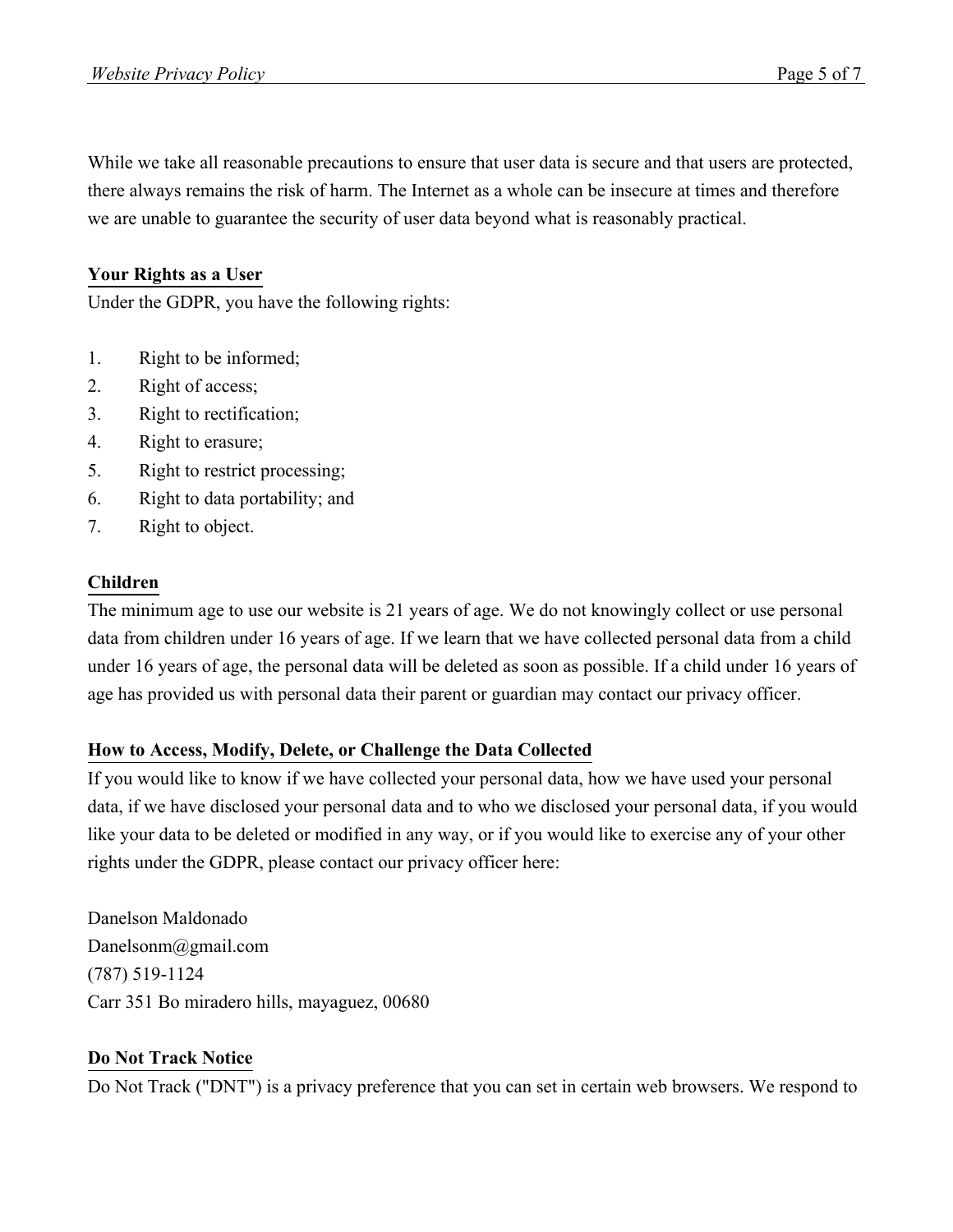browser-initiated DNT signals. If we receive a DNT signal that indicates a user does not wish to be tracked, we will not track that user. We are not responsible for and cannot guarantee how any third parties who interact with our Site and your data will respond to DNT signals.

# **How to Opt-Out of Data Collection, Use or Disclosure**

In addition to the method(s) described in the *How to Access, Modify, Delete, or Challenge the Data Collected* section, we provide the following specific opt-out methods for the forms of collection, use, or disclosure of your personal data specified below:

1. You can opt out of cookies and data collected. You can opt-out by by clicking "do not allow" in the cookies banner.

### **Cookie Policy**

A cookie is a small file, stored on a user's hard drive by a website. Its purpose is to collect data relating to the user's browsing habits. You can choose to be notified each time a cookie is transmitted. You can also choose to disable cookies entirely in your internet browser, but this may decrease the quality of your user experience.

We use the following types of cookies on our Site:

1. Functional cookies

Functional cookies are used to remember the selections you make on our Site so that your selections are saved for your next visits;

2. Analytical cookies

Analytical cookies allow us to improve the design and functionality of our Site by collecting data on how you access our Site, for example data on the content you access, how long you stay on our Site, etc;

3. Targeting cookies

Targeting cookies collect data on how you use the Site and your preferences. This allows us to personalize the information you see on our Site for you; and

4. Third-Party Cookies

Third-party cookies are created by a website other than ours. We may use third-party cookies to achieve the following purposes:

a. Monitor user preferences to tailor advertisements around their interests.